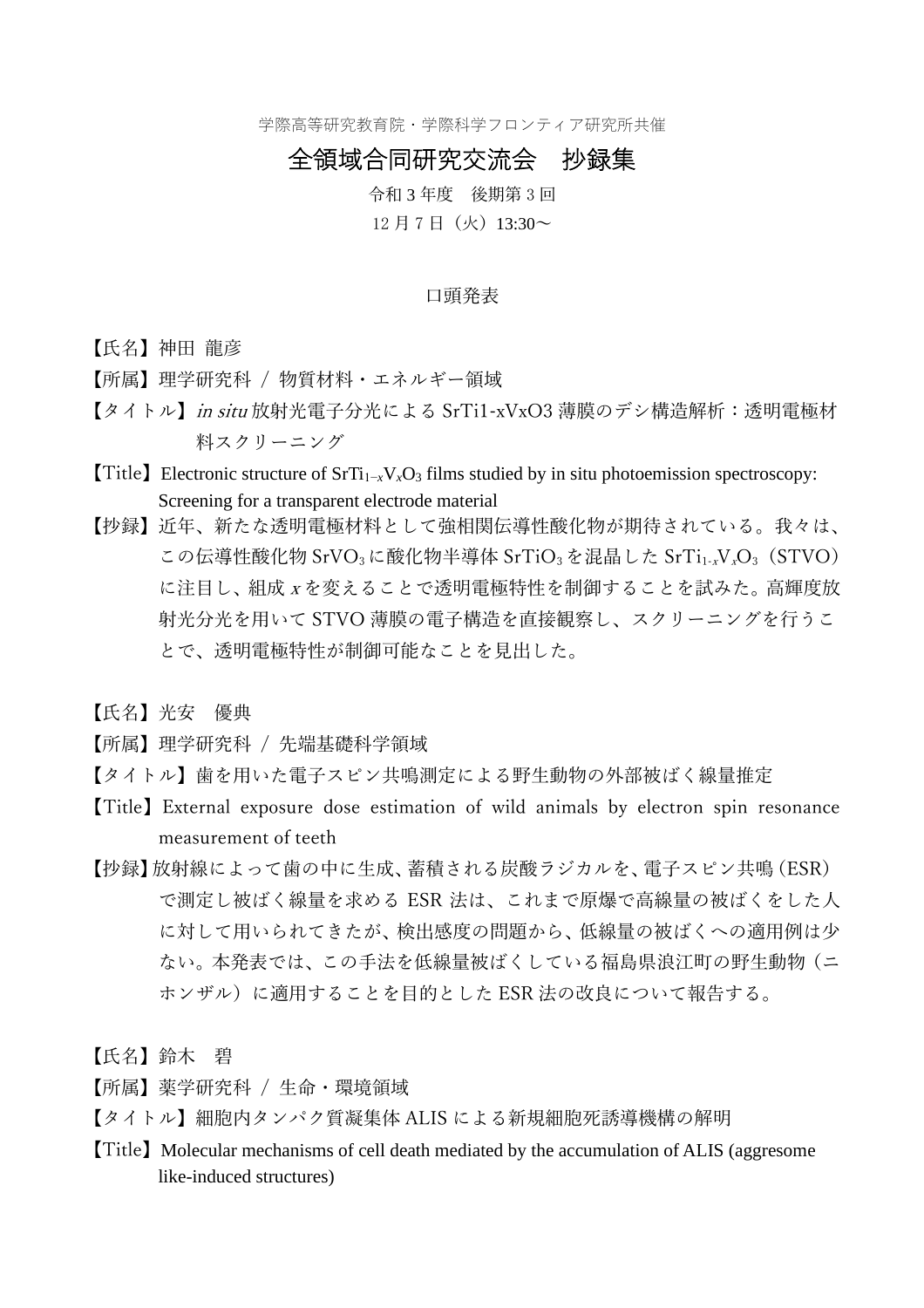【抄録】プログラム細胞死の一つであるパータナトスは、神経変性疾患発症への関与が示唆 されているが、その誘導機構はほとんど解明されていない。本研究では、細胞内タ ンパク質凝集体 ALIS の蓄積がパータナトス誘導の分子スイッチになる可能性を見 出した。本発表では、細胞死研究の潮流と ALIS によるパータナトス誘導機構につ いて紹介する。

## ポスター発表

- 【氏名】肖凌冉(XIAO LINGRAN)
- 【所属】農学研究科 / 生命・環境領域
- 【タイトル】オミクス解析によるトマト果実の代謝に及ぼす光質の影響の究明
- 【Title】Investigation of effect of light quality on metabolism in tomato fruit by multi-omics analyses
- 【抄録】光質が植物に及ぼす影響に関する研究は,発光ダイオード(LED)の性能向上と 価格低下による普及によって重要度が増している.本研究では,トランスクリプト ーム解析とメタボローム解析を組み合わせて,果実のモデルであり,産業的にも重 要な野菜であるトマト果実の代謝および遺伝子発現に及ぼす光質の影響を明らか にしようとした.
- 【氏名】恩田 一生
- 【所属】情報科学研究科 / デバイス・テクノロジー領域
- 【タイトル】流体素子内包型柔剛切替メカニズム -封入人工筋の収縮力と復元力による駆動 効果-
- 【Title】Highly Articulated Tube Mechanism with Variable Stiffness and Initial Shape Restoration Using a Pneumatic Actuator
- 【抄録】柔剛切替メカニズムとは,構造の剛性を柔軟な状態と硬い状態を任意に切り替える ことが可能な機構である. このメカニズムの新たな方式として, 加圧することで収 縮する,ゴム人工筋肉を構造内部に封入した柔剛切替機構を考案した.本発表では, 加圧時の収縮力により硬くなる構造の剛性,人工筋肉が湾曲形状から直線形状に戻 る復元効果を評価したので報告する.
- 【求めるアドバイス】より大きな剛性を得られる材料や復元効果のモデル化,内部に封入す る流体素子(Pneumatic Actuator)を変えた時に得られる特性につい て.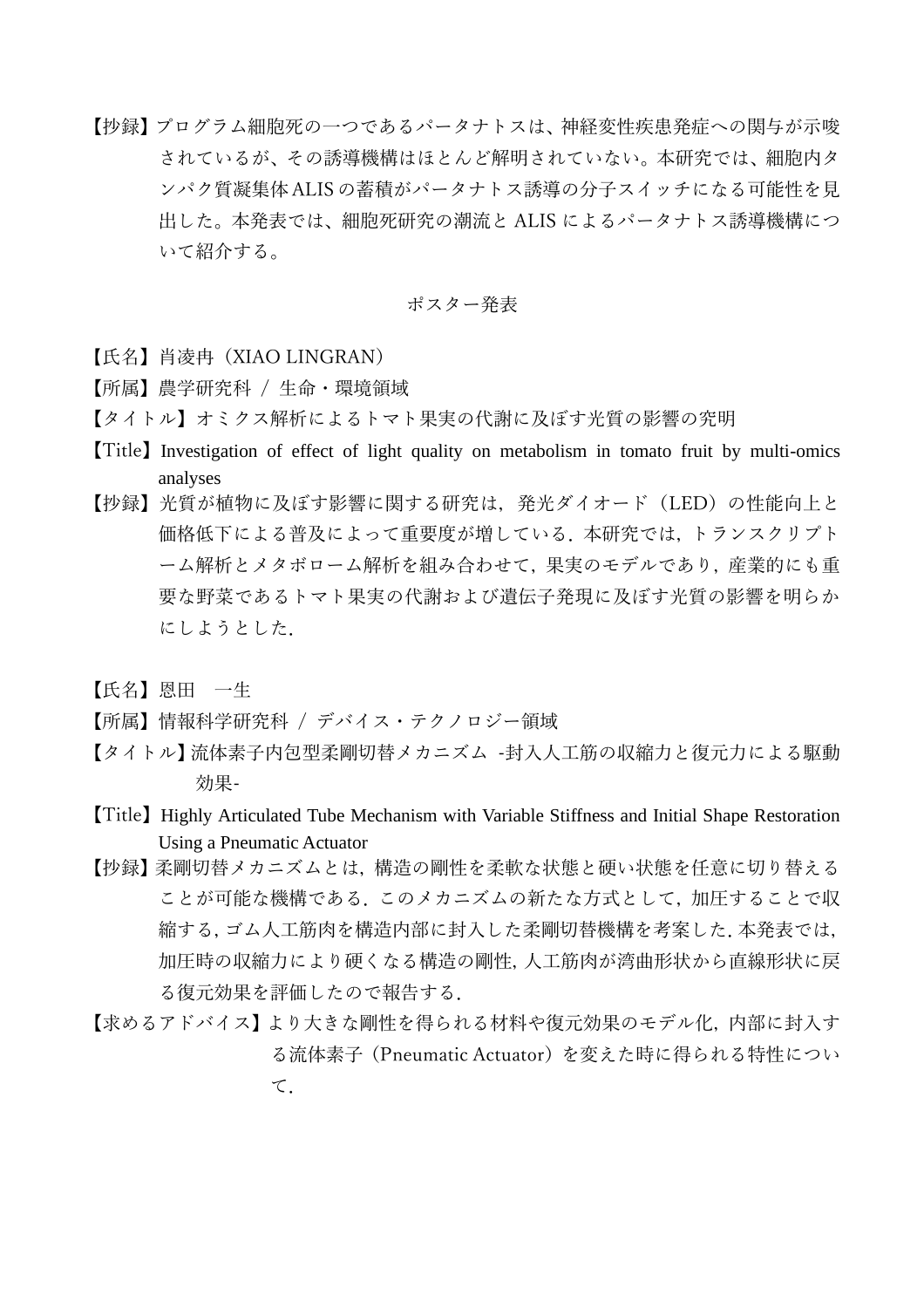【氏名】鍵 智裕

- 【所属】薬学研究科 / 生命・環境領域
- 【タイトル】抗菌薬による炎症抑制機構の解析
- 【Title】Analysis of anti-inflammatory mechanism by antimicrobial agents
- 【抄録】自然免疫による炎症反応は、免疫担当細胞が体内の異物を排除する際に必須の役割 を果たす。一方で、過剰な炎症応答の活性化は痛風やアルツハイマー病など様々な 炎症性疾患を引き起こす。我々は、臨床で使用されている抗菌薬 A が炎症抑制作 用を有することを見出した。本発表では、抗菌薬 A による炎症抑制機構と、将来 の展望について紹介する。
- 【氏名】中川 由宇斗
- 【所属】理学研究科 / 先端基礎科学領域
- 【タイトル】Tsetlin library とその q 類似
- 【Title】Tsetlin library and its q-analogue
- 【抄録】本棚に n 冊の異なる種類の本があるときに、1冊の本を適当な確率分布に従って取 り除き、それを一番左に戻すという操作を考える。この操作を Tsetlin library とい う。q を 1 に近づける極限を考えると、元の形に戻るようなものを q 類似という。 本研究では、Tsetlin library 及びその q 類似について紹介する。
- 【求めるアドバイス】どのようなアドバイスも歓迎ですが、異分野の方からのアドバイスが あれば嬉しいです。このような問題を解いて欲しいという提案があれ ば、是非お願いいたします。
- 【氏名】斎藤 高雅
- 【所属】工学研究科 / 物質材料・エネルギー領域
- 【タイトル】分子動力学シミュレーションによる表面修飾固体/有機溶媒界面の親和性評価
- 【Title】Evaluation of affinity at the interface between surface-modified solid and organic solvent by molecular dynamics simulation
- 【抄録】ナノ粒子の懸濁液(ナノフルイド)は冷却液や印刷技術用のナノインクとして注目 されている。ナノ粒子表面の有機分子修飾は界面親和性・粒子分散性の制御技術と して有効であるが、界面親和性に及ぼす表面修飾鎖の分子レベルの影響は明らかと なっていない。本研究では、有機修飾 Al2O3/有機溶媒界面を対象に分子動力学シ ミュレーションを行い、界面構造と付着仕事との関係を検討した。
- 【求めるアドバイス】現在シミュレーションを中心に行っているため、実験側のご意見をい ただければ幸いです。また異分野の視点からのアドバイスをいただけると 幸いです。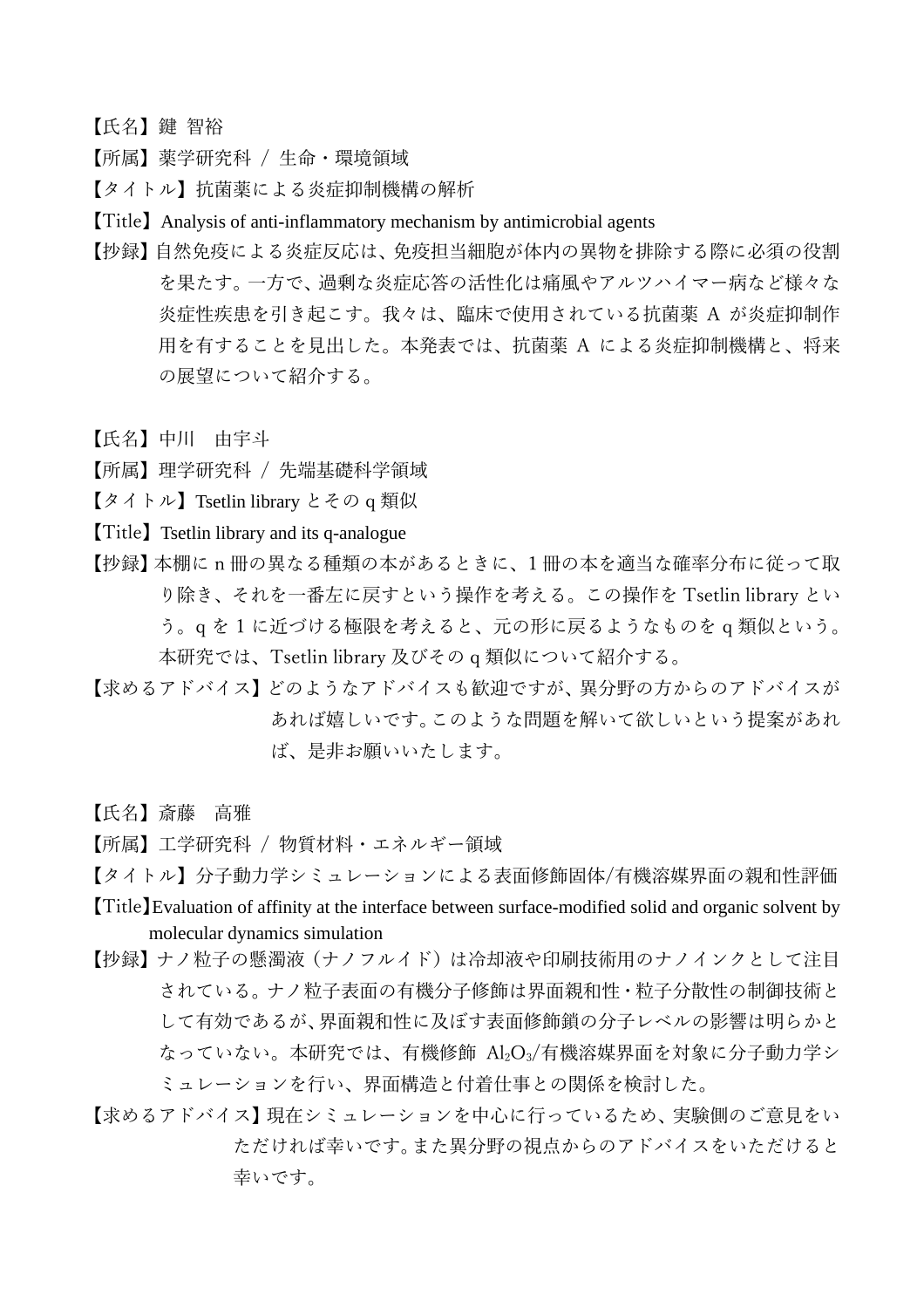【氏名】渡邊 晶斗

【所属】工学研究科 / 基礎先端科学領域

【タイトル】二重β崩壊探索実験への応用に向けたナノ粒子装荷液体シンチレータの創成

**[Title]** Creation of nanoparticle-loaded liquid scintillator for double  $\beta$  decay experiments

- 【抄録】ニュートリノの放出を伴わない二重β崩壊の観測は、素粒子物理学の多く謎を解明 する鍵と考えられている。しかし、未だ実験的検証には至っておらず、高いエネル ギー分解能を有する検出装置の開発が望まれる。そこで、本研究ではナノ粒子分散 系に着目し、これを応用した液体シンチレータの開発を行うことで、二重β崩壊探 索実験用の新規検出装置の創成を試みた。
- 【氏名】楠山 譲二
- 【所属】学際科学フロンティア研究所 / 生命・環境領域
- 【タイトル】プラセントカインの臨床応用と社会実装に向けて
- 【Title】Placentokines; challenge for clinical application and social implementation
- 【抄録】胎盤は、胎児と母体間の栄養・ガス交換を行う妊娠中の最重要臓器である。我々は これまでに、胎盤がプラセントカインと呼ばれる生理活性物質群を分泌し、母体情 報を次世代伝播する新機能を持つと器官であると想定している。本発表では我々が 明らかにしたプラセントカインの基盤的知見と、現在試みている応用研究を紹介す る。
- 【氏名】塩見 こずえ
- 【所属】学際科学フロンティア研究所 /生命・環境領域
- 【タイトル】キングペンギンの長距離移動戦略:水平移動と鉛直移動のやりくり
- 【Title】Movement strategy of king penguins: the tradeoff between horizontal and vertical movements
- 【抄録】キングペンギンは繁殖地のある島と数百 km 離れた餌場海域との往復を繰り返して ヒナを育てる。この長距離移動の道中においては、目指す海域への水平移動とその 場で深く潜って餌を取るための鉛直移動の両方を効率よく行う必要がある。本研究 では、キングペンギンがどのように行動を調節してそれらの移動を達成しているか を調べた。
- 【求めるアドバイス】時系列データから情報を抽出する方法について